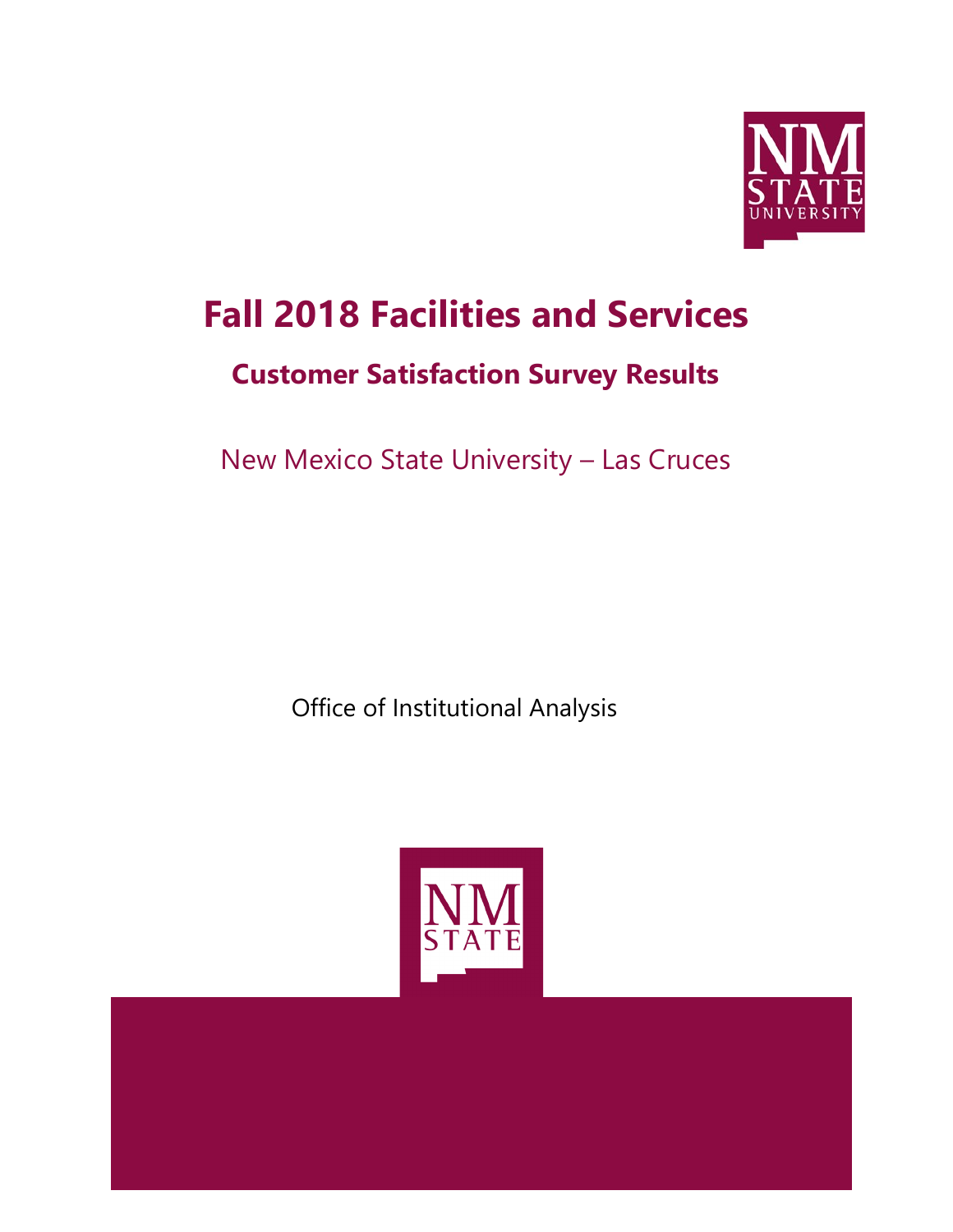### Fall 2018: Facilities & Services Customer Satisfaction Survey Results

| <b>Table of Contents</b>                                                                                      |  |
|---------------------------------------------------------------------------------------------------------------|--|
|                                                                                                               |  |
|                                                                                                               |  |
|                                                                                                               |  |
|                                                                                                               |  |
|                                                                                                               |  |
|                                                                                                               |  |
|                                                                                                               |  |
|                                                                                                               |  |
| Table 3: Satisfaction with Facilities and Services Custodial Services, Respondent Percentages 7               |  |
|                                                                                                               |  |
| Table 4: Satisfaction with Facilities and Services Building, Environmental and Utilities Services, Respondent |  |
|                                                                                                               |  |
|                                                                                                               |  |
| Table 5: Satisfaction with Facilities and Services Ground Services, Respondent Percentages10                  |  |
|                                                                                                               |  |
| Table 6: Satisfaction with Facilities and Services Ground Services, Respondent Percentages11                  |  |
|                                                                                                               |  |
| Table 7: Satisfaction with Facilities and Services Special Projects and Engineering Services, Respondent      |  |
|                                                                                                               |  |
| Table 8: Satisfaction with Facilities and Services Administrative Service Areas, Respondent Percentages 14    |  |
|                                                                                                               |  |
|                                                                                                               |  |
|                                                                                                               |  |
|                                                                                                               |  |
|                                                                                                               |  |
| Table 11: Satisfaction with NMSU Office of University Architect and Campus Planning16                         |  |
|                                                                                                               |  |

Appendices

Appendix A: Comments by Comment Category Appendix B: Comments by Building Affiliation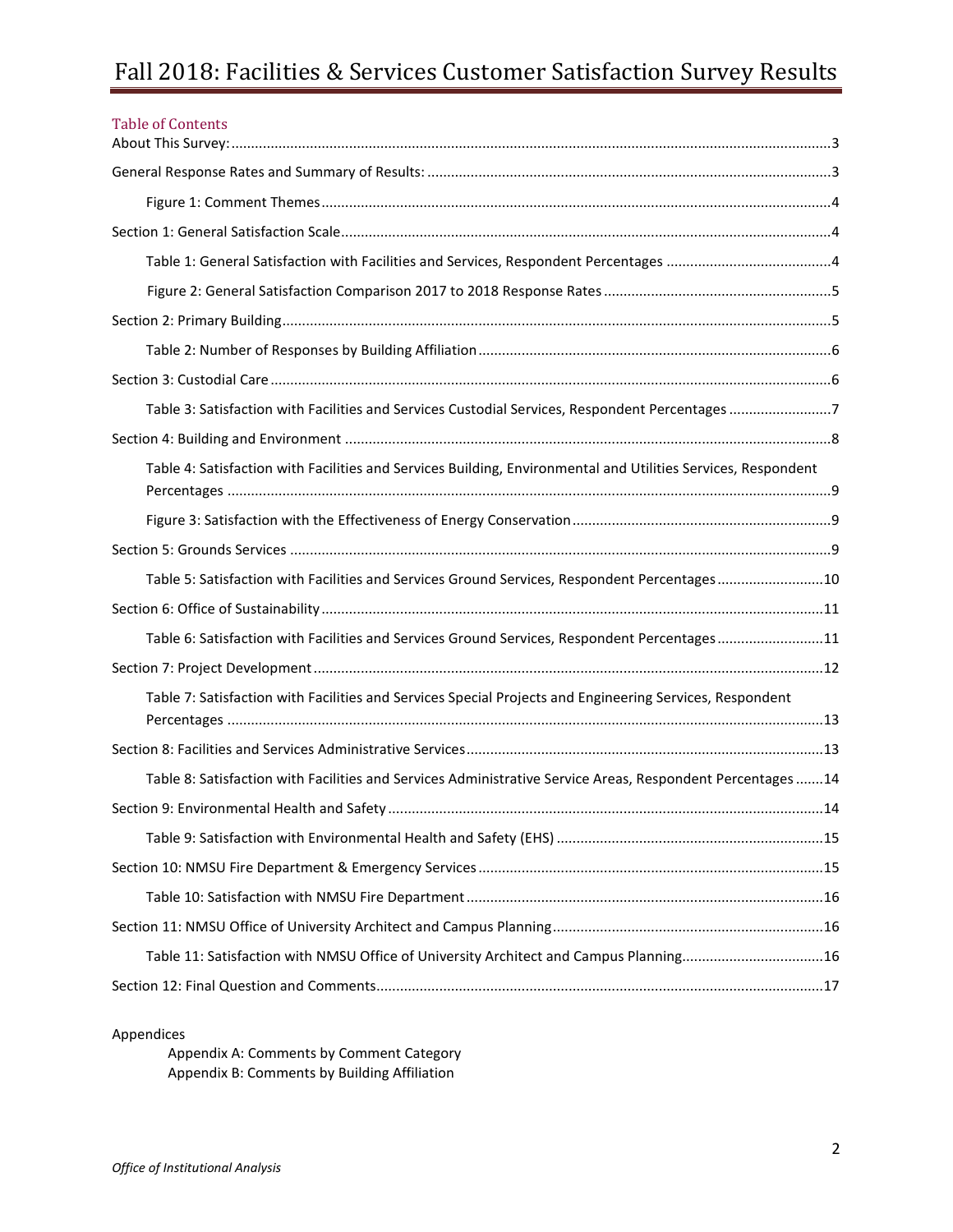#### <span id="page-2-0"></span>**About This Survey:**

New Mexico State University's (NMSU) Office of Facilities and Services (FS) worked with the Office of Institutional Analysis to administer the Facilities and Services Customer Satisfaction Survey. The original survey was designed according to specifications of a Facilities and Services audit and standards set by APPA, the facilities professional organization to which NMSU belongs. The 2018 survey contains the same content areas as in prior year's versions.

#### <span id="page-2-1"></span>**General Response Rates and Summary of Results:**

The 2018 iteration of the FS Customer Satisfaction Survey received a total of the 386 response. This was an increase from last year's response rate of 300 total participants. Of those responding, 47% provided comments at the end of the survey. This equated to 177 individualized comments. These were carefully reviewed and organized by both category and sub-category to facilitate identification, as well as by building to bring attention to those areas that are most in need of attention. Facilities and Services provides a wide range of services on campus, including grounds maintenance, custodial services, building repairs, emergency service, and recycling services. Many of these essential services are used daily by NMSU faculty and staff members. As a result, high demand services received the highest response rates on the survey. Custodial services clean offices, classrooms, and public spaces, daily, making it one of the most visible services, and the area with the highest response rate with 386 replies. Grounds maintenance, which ensures our sidewalks are clean, trees are trimmed, and grass is watered, received the second highest rate of response with 381 replies. Building environment and utilities, which includes maintaining building temperatures, lighting, and utilities had 379 responses, rounding out the top three areas of service. Other areas that may not be as visible, but equally important, include the Office of Sustainability (76 responses), Environmental Health and Safety (101 responses), and the Fire Department (85 responses), as well as other areas listed below. The service area with the least number of responses was the University's Architect and Campus Planning office (49 responses), which each year receives the least number of responses.

<span id="page-2-2"></span>Every year respondents provide valuable feedback in the form of comments. Comments provide a more detailed look at issues and concerns, often providing specific detail of why something is or isn't working. This year, the majority of comments were centered around Administrative Services and Project Development (28%). One area of concern that regularly came up was the need to streamline the work order process, or at a minimum make it more efficient. Finding out the status of work orders, and when a job might be completed was a common theme. Custodial Care was also an area that received numerous comments (32%). Respondents expressed the need to have offices, classrooms and hallways cleaned more often. Other areas of concern were building temperatures, water management, and recycling/sustainability issues. Lastly, and a common thread in every year's comments is the desire to thank FS staff for all the hard work they do. Respondents realize every department may be understaffed or working extra hours, but they appreciate the efforts of the FS staff and their upbeat, courteous demeanor, which was expressed in several of the comments.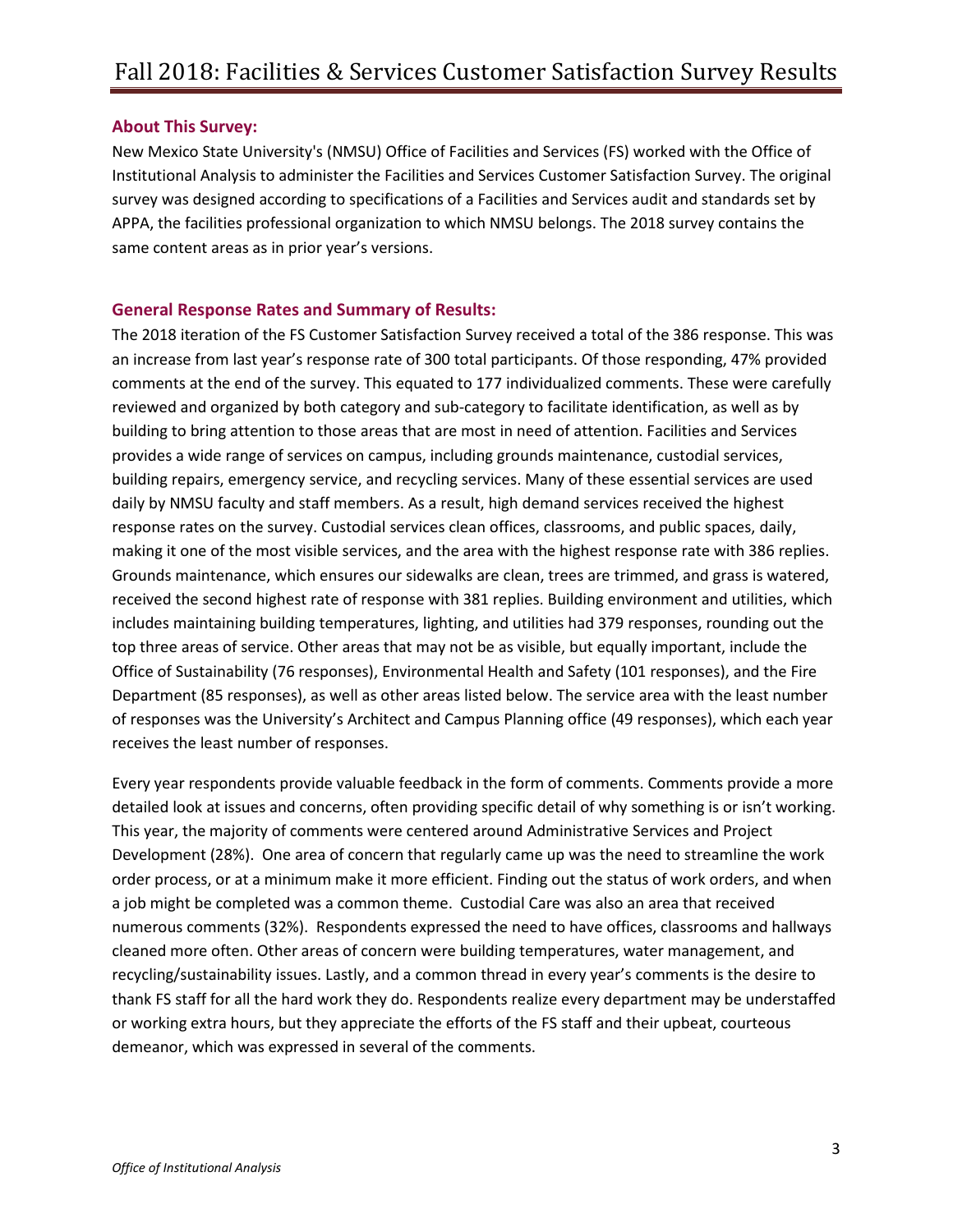#### **Figure 1: Comment Themes**



#### <span id="page-3-0"></span>**Section 1: General Satisfaction Scale**

*"How would you rate your overall satisfaction level with the work you have seen completed by Facilities and Services in the last twelve (12) months?"*

There was a substantially greater number of total responses in the Fall 2018 survey – 263 compared to 174 – to the first question asking for input on overall satisfaction with Facilities and Services. The satisfaction rates remained essentially the same, with a drop of just 1%. Table 1 below, offers a direct comparison between the two aggregations for Fall survey years 2017 and 2018.

|                     | 2017<br><b>Responses</b> | 2017<br><b>Percent</b> | 2018<br><b>Responses</b> | 2018<br><b>Percent</b> | Change in<br><b>Response Rate</b> |
|---------------------|--------------------------|------------------------|--------------------------|------------------------|-----------------------------------|
|                     |                          |                        |                          |                        |                                   |
| Very Dissatisfied   | 10                       | 6%                     | 15                       | 6%                     | 0%                                |
| <b>Dissatisfied</b> | 19                       | 11%                    | 23                       | 9%                     | $-2%$                             |
| Neutral             | 19                       | 11%                    | 34                       | 13%                    | 2%                                |
| Satisfied           | 64                       | 37%                    | 93                       | 35%                    | $-2%$                             |
| Very Satisfied      | 62                       | 36%                    | 98                       | 37%                    | 1%                                |
| Total               | 174                      | 100%                   | 263                      | 100%                   |                                   |

#### <span id="page-3-1"></span>**Table 1: General Satisfaction with Facilities and Services, Respondent Percentages**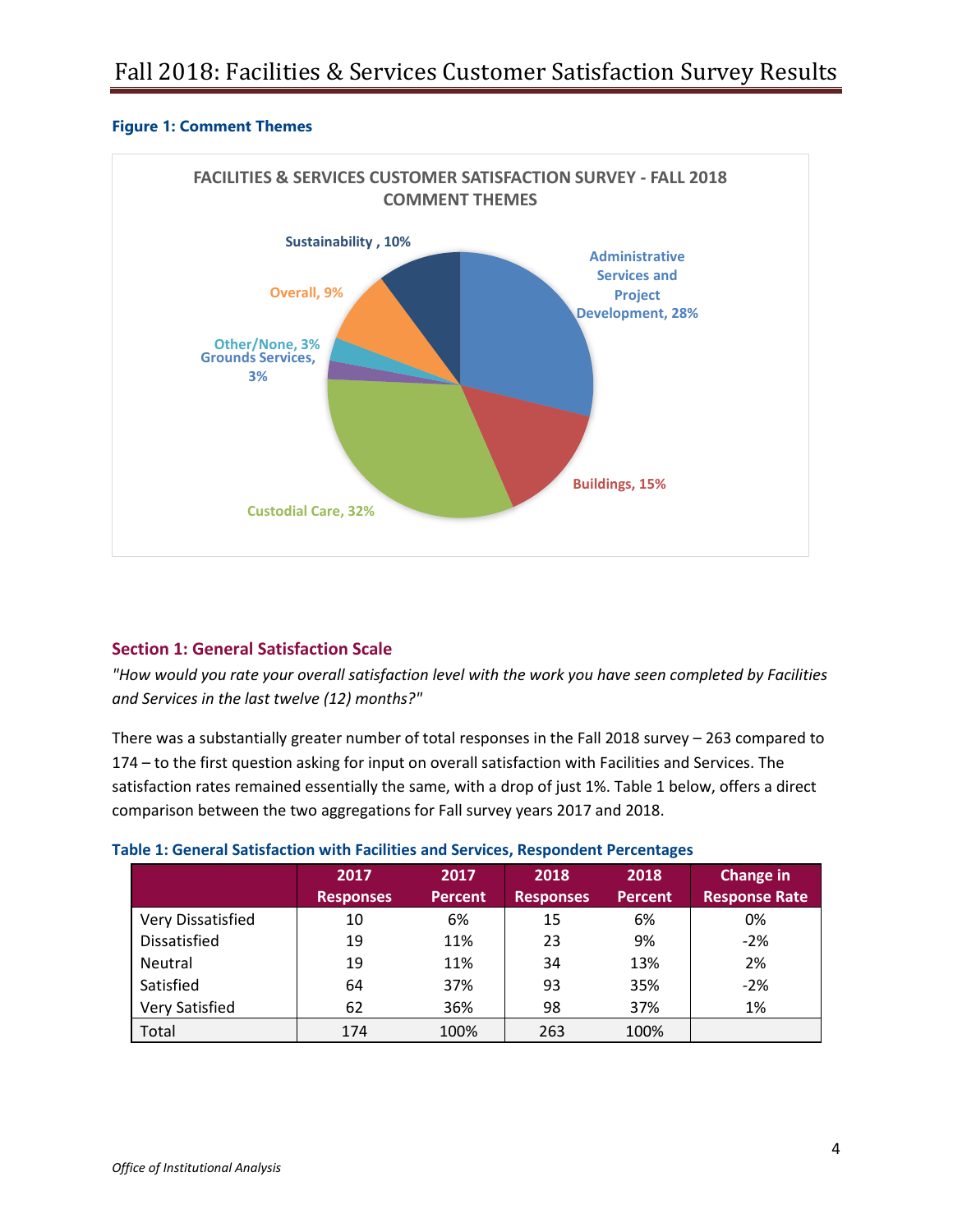Figure 2 offers a visual comparison of the very close satisfaction rates across the 2-year period. The rates of change in the satisfaction levels are almost the same and so it is fair to say that the performance of OFS staff has been consistent. Most respondents, 72% this year, are either *Satisfied* or *Very Satisfied*, compared to 73% in 2017. The rate of *Dissatisfied* customers has dropped by 2% but the rate of those who are *Very Dissatisfied* has remained at the same 6%.



<span id="page-4-0"></span>

#### <span id="page-4-1"></span>**Section 2: Primary Building**

*"In order to better meet your facilities service needs, it is important that we be able to evaluate responses to see which areas of campus may need special attention. With this in mind, please choose your primary building on NMSU from the following drop-down list."*

There were 76 buildings/areas represented in the survey responses this year, not including the category of no building specified. This year, the count of buildings listed was 15 more than last year's 61. The number of buildings reporting fluctuates over time: 70 buildings were reported in the Fall 2016 survey and 80 in the Fall 2015 survey. Buildings that had the highest number of responses this year were Academic Research A, B, C and Gerald Thomas Hall (21 each); Anderson Hall (19); the Health & Social Services Building and O'Donnell Hall (17 each); Hadley Hall (16); Milton Hall (14); and, Corbett Center (13). Locations with 10 or more responses are highlighted in Table 2.

This year, the analysis looked not only at the overall response frequencies and top frequencies by building but also at the changing distribution of the building responses. Fifty-five (55) buildings included in last year's survey were also included in Fall 2018. Two (2) dropped off, 18 were added, and three were renamed.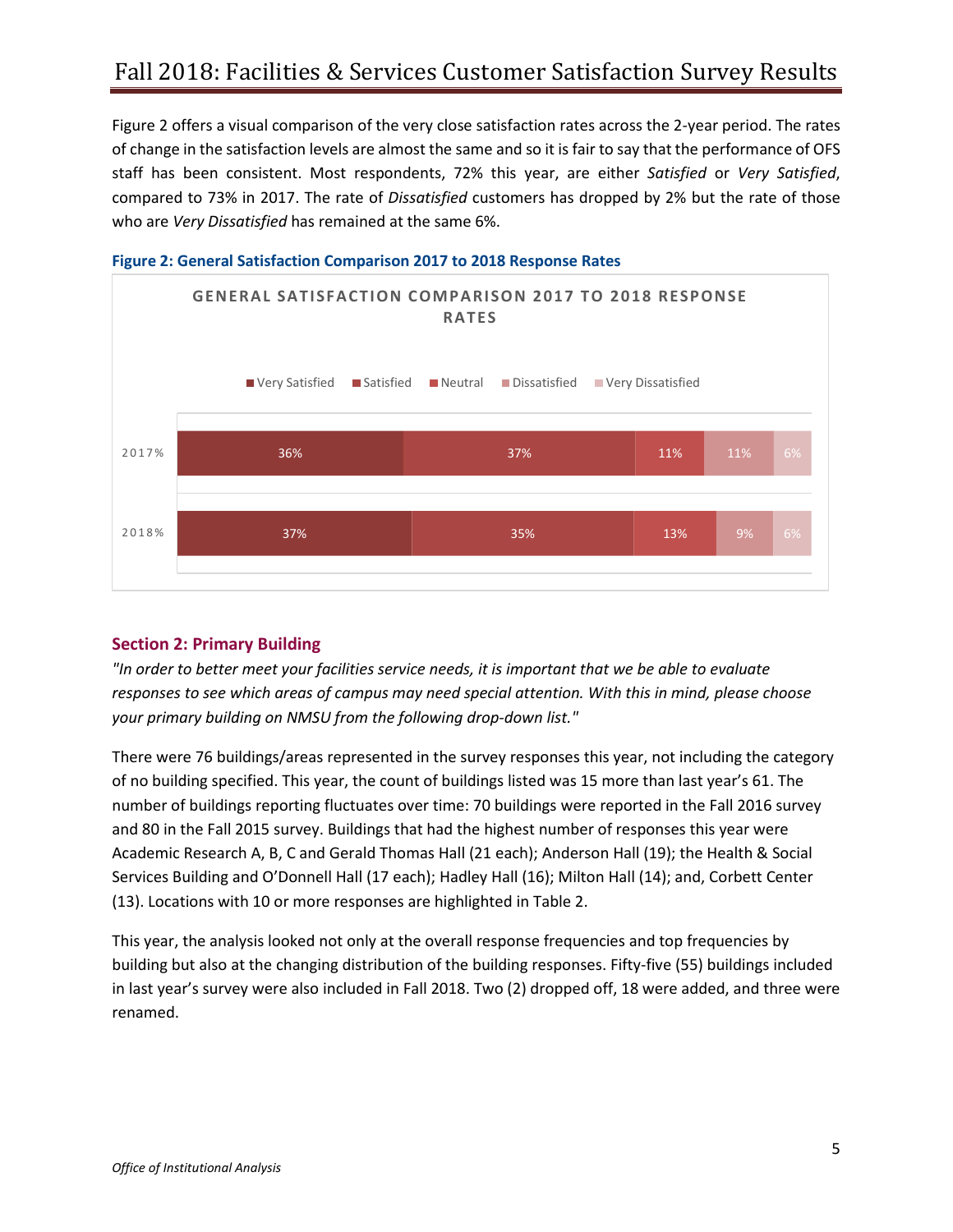<span id="page-5-0"></span>

|  |  | <b>Table 2: Number of Responses by Building Affiliation</b> |  |  |
|--|--|-------------------------------------------------------------|--|--|
|--|--|-------------------------------------------------------------|--|--|

| <b>Building</b>                               | <b>Responses</b> | <b>Building</b>                            | <b>Responses</b>        |
|-----------------------------------------------|------------------|--------------------------------------------|-------------------------|
| Academic Research A, B, C                     | 21               | <b>Goddard Annex</b>                       | $\mathbf{1}$            |
| Aggie Health and Wellness Center              | 3                | Goddard Hall                               | 3                       |
| <b>Agricultural Science Centers</b>           | $\overline{4}$   | <b>Guthrie Hall</b>                        | 8                       |
| American Indian Student Center                | $\overline{2}$   | <b>Hadley Hall</b>                         | 16                      |
| Anderson Hall (PSL)                           | 19               | Hardman and Jacobs                         | 6                       |
| Apache Point Observatory                      | $\mathbf{1}$     | <b>Health and Social Services Building</b> | 17                      |
| <b>Arrowhead Center</b>                       | $\mathbf{1}$     | Housing & Bookstore Warehouse              | $\mathbf{1}$            |
| <b>ASNMSU Center for the Arts</b>             | 3                | James B. Delamater Activity Center         | 6                       |
| <b>Astronomy Building</b>                     | 4                | James B. Delamater Activity Center         | $\mathbf{1}$            |
| Barnes & Noble                                | $\overline{2}$   | Jett Hall/Annex                            | $\overline{\mathbf{4}}$ |
| <b>Branson Library</b>                        | 10               | John Whitlock Hernandez Hall               | $\mathbf{1}$            |
| <b>Breland Hall</b>                           | 11               | Knox Hall                                  | 3                       |
| <b>Business Complex Building</b>              | $\overline{7}$   | <b>Milton Hall</b>                         | 14                      |
| <b>Campus Health Center</b>                   | $\overline{4}$   | <b>Music Building</b>                      | $\mathbf{1}$            |
| Campus Police/Ag Institute                    | 3                | Myrna's Children's Village                 | $\overline{2}$          |
| Cervantes Village - Children's Village        | $\overline{2}$   | Nason House                                | $\mathbf{1}$            |
| <b>Chemistry Building</b>                     | 5                | <b>Neale Hall</b>                          | $\mathbf{1}$            |
| Clara Belle Williams Hall                     | $\mathbf{1}$     | New Mexico Dept. of Agriculture            | 9                       |
| Cole Village                                  | $\mathbf{1}$     | No Building specified                      | 12                      |
| College of Health and Social Services ANNEX   | $\mathbf{1}$     | O'Donnell Hall                             | 17                      |
| <b>Computer Center</b>                        | 6                | O'Laughlin House                           | $\mathbf{1}$            |
| <b>Corbett Center</b>                         | 13               | Pete V. Domenici Hall                      | $\overline{2}$          |
| Dan W. Williams Hall/Annex                    | $\mathbf{1}$     | Pinon Hall                                 | $\overline{2}$          |
| Dove Hall                                     | 5                | Quay County Extension Office - Terry       | $\mathbf{1}$            |
| Ed & Harold Foreman Engineering Complex       | $\overline{2}$   | <b>Regents Row</b>                         | $\mathbf{1}$            |
| <b>Educational Services Center</b>            | 9                | <b>Rentfrow Gym</b>                        | $\overline{2}$          |
| <b>Engineering Complex I</b>                  | 5                | <b>Roberts Hall</b>                        | $\overline{\mathbf{4}}$ |
| Environmental Management Facility/Wind Tunnel | $\mathbf{1}$     | <b>Science Hall</b>                        | 9                       |
| Facilities and Services Shops and Units       | 11               | Skeen Hall                                 | $\overline{7}$          |
| <b>Fire Station</b>                           | $\mathbf{1}$     | Speech Building                            | 3                       |
| Food Safety Laboratory                        | $\mathbf{1}$     | Sports Offices and Locker Rooms (All)      | $\mathbf{1}$            |
| <b>Foster Hall</b>                            | 6                | <b>Stan Fulton Center</b>                  | $\mathbf{1}$            |
| <b>Fulton Athletic Center</b>                 | $\overline{2}$   | Theatre Arts Scene Shop, Bldg 385          | $\mathbf{1}$            |
| Garcia Annex                                  | 11               | Thomas & Brown Hall                        | $\mathbf{1}$            |
| Garcia Center                                 | $\mathbf{1}$     | Wells Hall                                 | $\mathbf{1}$            |
| Garcia Residence Hall                         | $\mathbf{1}$     | <b>Wooton Hall</b>                         | 3                       |
| <b>Gardiner Hall</b>                          | 5                | Young Hall                                 | $\overline{2}$          |
| Genesis Center (A,B,C and Office)             | 7                | Zuhl Library                               | 4                       |
| <b>Gerald Thomas Hall</b>                     | 21               |                                            |                         |

#### <span id="page-5-1"></span>**Section 3: Custodial Care**

*"Facilities and Services provides basic cleaning, recycling, and routine pest control services for Instruction and General Buildings on the Las Cruces Campus. This is done according to a published schedule on the FS website. Please rate your level of satisfaction with the following custodial care areas as they pertain to the building you identified as your primary building."*

This year, 386 respondents provided feedback on the work provided by the custodial staff, and most respondents were supportive of the efforts put-out by the custodial staff. The satisfaction rate increased in all areas measured this year when compared to last year. The highest increase in satisfaction rates was in *frequency of custodial services* (66%) which was 13% higher than last year, followed by *cleanliness*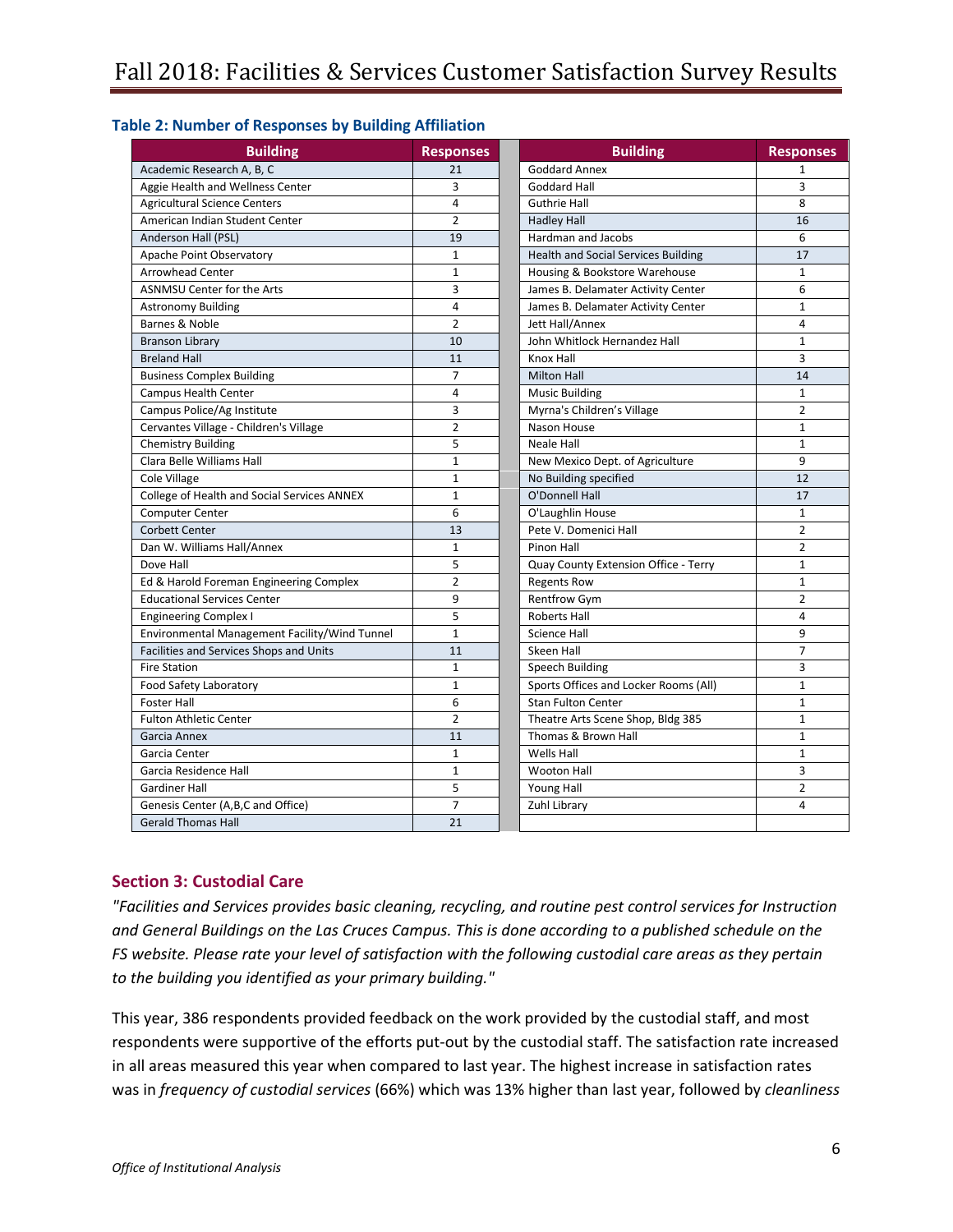*of offices and classrooms* (69%) which was 12% higher than last year. This year the percentage of respondents who were satisfied or very satisfied with the *overall quality of custodial services* was 75%, which was 12% higher than 2017 and 4% higher than 2016 (Table 3).

Over the year, the custodial staff works hard to maintain each building at a level that keeps faculty and staff satisfied. Individual custodial staff work hard to maintain their respective areas clean. This is reflected in the increase in combined satisfaction (satisfied or very satisfied) for each of the custodial care categories this year. Respondents who were satisfied or very satisfied increased 8% for *cleanliness of restrooms* (74%), 7% for *courtesy of custodial staff* (89%), 7% for *cleanliness of public areas* (75%), 12% for overall quality (75%), 13% for frequency of services (66%), and 12% for *cleanliness of offices and classrooms* (69%) when compared to 2017 results.

A growing trade mark of, not only, custodial services, but throughout all FS departments, is courtesy from the staff. The highest score received in any one category this year was 71% from respondents who reported they were very satisfied with the *courtesy of custodial staff.* Combine those who were very satisfied with the satisfied, and the satisfaction rate increases to 89%. There is always room for improvement, as such, one area is with those who reported they were dissatisfied or very dissatisfied with the *frequency of custodial services* increased 7% over last year's low of 25%. The number of respondents, this year, who were dissatisfied or very dissatisfied was 18%.

Satisfaction with *the effectiveness of the recycling program* increased in 2018 to 63%, up 6% from 2017's 57%. Comments about NMSU's recycling program suggested that NMSU needed to "*Promote a "greener"* environment*.* Others noted the need for additional recycling bins; information about what can and should be recycled; and, the need for an outside recycling vendor coupled with an expanded range of recyclables to include organics.

| Area                                                               | <b>Very</b><br><b>Satisfied</b> | <b>Satisfied</b> | <b>Neutral</b> | <b>Dissatisfied</b> | <b>Very</b><br><b>Dissatisfied</b> | <b>Total</b><br><b>Responses</b> |
|--------------------------------------------------------------------|---------------------------------|------------------|----------------|---------------------|------------------------------------|----------------------------------|
| Cleanliness of public areas (entryways,<br>lobbies, lounges, etc.) | 46.6%                           | 28.2%            | 8.8%           | 13.5%               | 2.8%                               | 386                              |
| Cleanliness of restrooms                                           | 43.9%                           | 29.6%            | 10.6%          | 11.4%               | 4.4%                               | 385                              |
| Cleanliness of offices and classrooms                              | 40.1%                           | 29.3%            | 14.4%          | 13.6%               | 2.6%                               | 382                              |
| Courtesy of custodial staff                                        | 70.6%                           | 18.2%            | 7.0%           | 3.4%                | 0.8%                               | 384                              |
| Frequency of custodial services                                    | 39.7%                           | 25.8%            | 16.4%          | 12.8%               | 5.2%                               | 383                              |
| Overall quality of custodial services                              | 45.6%                           | 29.2%            | 9.9%           | 12.2%               | 3.1%                               | 384                              |
| Sustainability                                                     |                                 |                  |                |                     |                                    |                                  |
| Please rate the effectiveness of the<br>Recycling program          | 26.0%                           | 37.0%            | 19.0%          | 11.0%               | 7.0%                               | 291                              |

#### <span id="page-6-0"></span>**Table 3: Satisfaction with Facilities and Services Custodial Services, Respondent Percentages**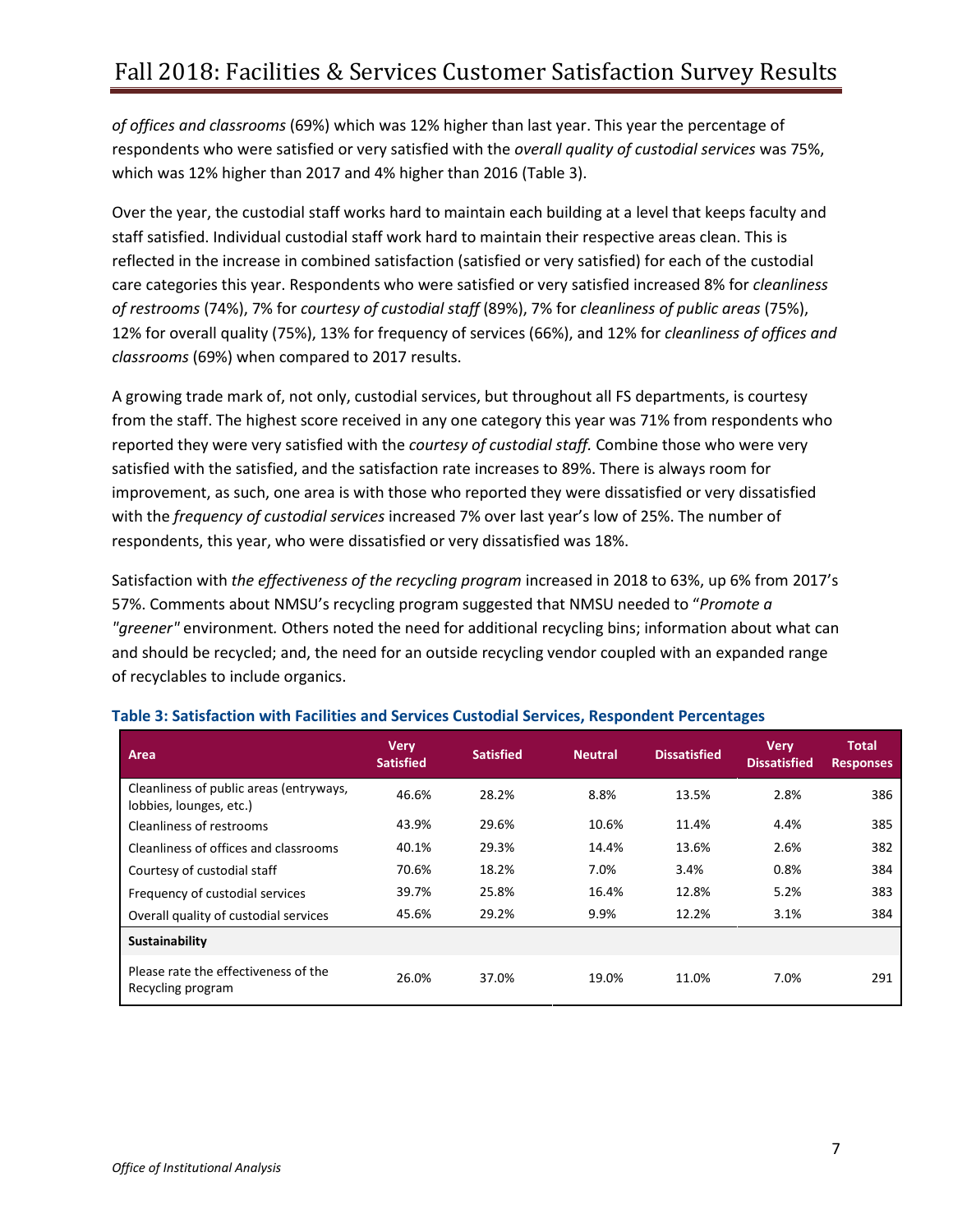#### <span id="page-7-0"></span>**Section 4: Building and Environment**

*"Facilities and Services strives to maintain a comfortable and functional environment for all members of the NMSU community. Please rate your level of satisfaction with the following building and environmental utilities areas of the building you identified as your primary building."*

Building and Environment received a total of 379 responses across the four response categories concerned with building temperature, lighting, handicap access, and reliability of utilities. Year after year, about half of the respondents feel their building environment is just about right, expressing their building is neither too cold nor too hot. While the other half are not satisfied with their building temperature, often complaining it is too cold. This year mirrored previous years with 51% of respondents reporting they were satisfied or very satisfied with their building's *temperature* (Table 4). Despite more than half of respondents expressing satisfaction, the trend over the last couple of years has been a decline in combined satisfaction rates with 57% in 2016 and 54% in 2015. Additionally, the percentage of respondents who were dissatisfied or very dissatisfied with *temperature* increased to 31% from 28% last year.

Approximately 80% of respondents reported they were satisfied or very satisfied with the *lighting* in the building(s) where they worked. This percentage is equivalent to the 2017 rate of 80% and slightly lower to the 83% in 2016. Only 7% reported some level of dissatisfaction with the quality of lighting.

There were 378 responses to the question centered on *Handicap* Access. Despite receiving a fair number of responses, more than a quarter (27%) had no opinion (Neutral), and just over two-thirds (66%) of respondents were satisfied or very satisfied with handicap access in their building (down 1% from 2017). There were no complaints about handicap access in the restrooms. A relatively small percentage (8%) reported some level of dissatisfaction. This year there were a few comments focused on concerns with handicap access throughout campus. Three comments noted the unreliability of handicap access to buildings, especially the undependability of the push buttons – apparently throughout campus. There were also issues reported with handicap doors being locked and the impossibility of knowing when it would be opened (Health & Social Services building).

The percentage of respondents who felt the *reliability of utilities*, which includes electrical power, heating, and cooling, was satisfactory dropped to 69% this year, down 9% from last year's 78%. One particular area in which several people feel the utilities are unreliable is with building temperature. Several commented expressed their building were too cold or too hot, often equating this with thermostats not working properly or some other type of malfunction.

Facilities and Services has made efforts to improve energy conservation over the years. This is evident in the increases in *satisfaction with the effectiveness of energy conservation* over the years. Over the past few years, satisfaction with energy conservation has increased 5% each year. This year also had increases, as those who expressed satisfaction with a rating of six or higher was 71% (Figure 3), while the number of those who were less than satisfied decreased.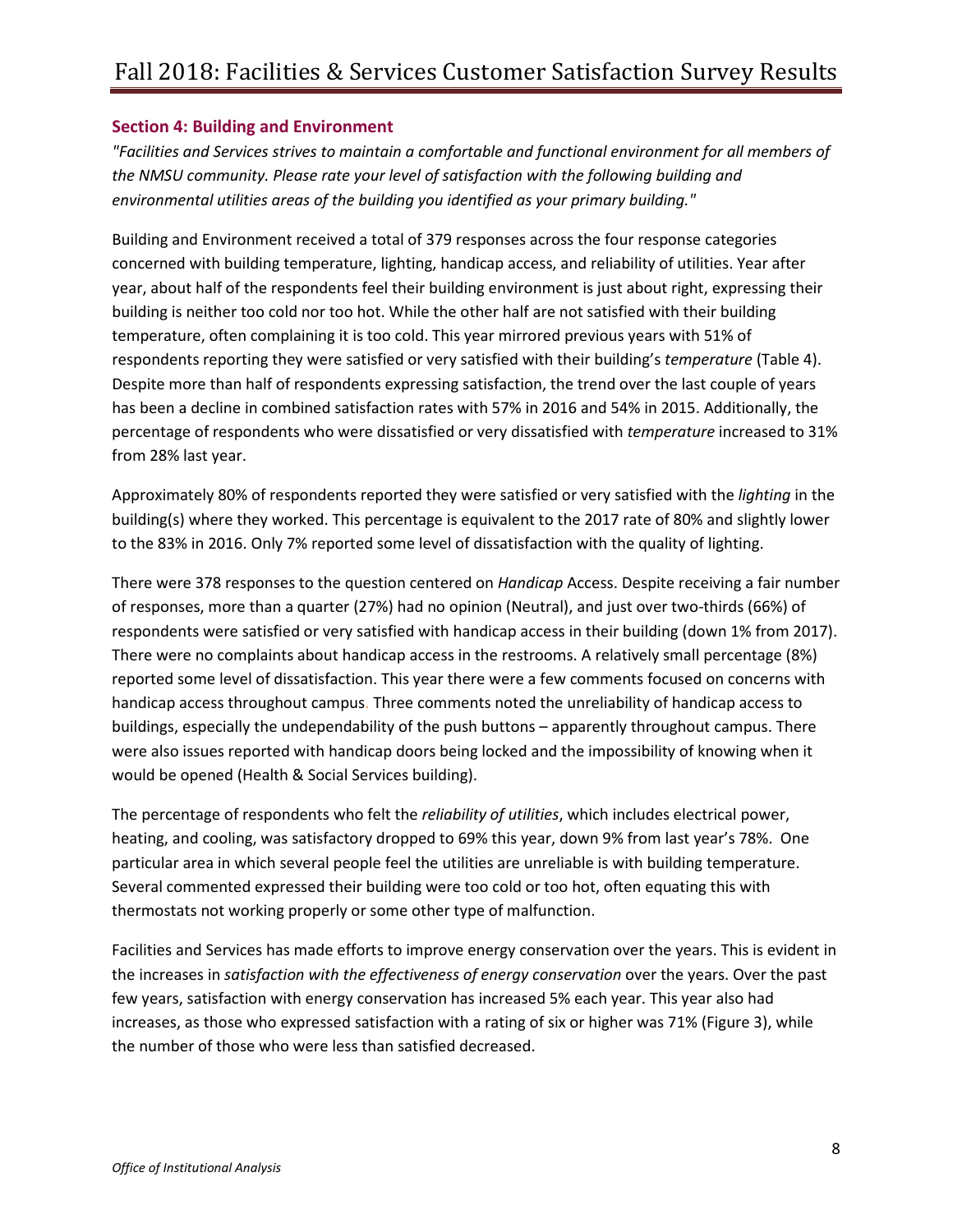#### <span id="page-8-0"></span>**Table 4: Satisfaction with Facilities and Services Building, Environmental and Utilities Services, Respondent Percentages**

| Area                                                                                                               | <b>Very</b><br><b>Satisfied</b> | <b>Satisfied</b> | <b>Neutral</b> | <b>Dissatisfied</b> | <b>Very</b><br><b>Dissatisfied</b> | <b>Total</b><br><b>Responses</b> |
|--------------------------------------------------------------------------------------------------------------------|---------------------------------|------------------|----------------|---------------------|------------------------------------|----------------------------------|
| Temperature                                                                                                        | 18.6%                           | 32.4%            | 17.8%          | 22.5%               | 8.8%                               | 377                              |
| Lighting (is it adequate for the task?)                                                                            | 33.8%                           | 45.9%            | 13.7%          | 4.0%                | 2.6%                               | 379                              |
| Handicap access                                                                                                    | 26.2%                           | 39.4%            | 26.7%          | 4.5%                | 3.2%                               | 378                              |
| Reliability of utilities (electrical power,<br>heating, cooling, meet our needs and<br>have minimal interruptions) | 29.6%                           | 39.1%            | 15.3%          | 10.0%               | 6.1%                               | 379                              |

<span id="page-8-1"></span>



#### <span id="page-8-2"></span>**Section 5: Grounds Services**

*"Facilities and Services provides landscape and grounds maintenance, exterior trash receptacle management and concrete and asphalt maintenance. In addition, Facilities and Services maintains the walkways and roadways around campus and is responsible for the care of lawns, trees, and shrubs. Facilities and Services is also founded to maintain campus drainage systems. Please rate your level of satisfaction with the following areas as they relate to Facilities and Services grounds maintenance in your area of the university."*

The number of individuals who responded to the Grounds Services questions was 385 which was 61 responses more than 2017 (Table 5).

This year, grounds maintenance experienced higher satisfaction rates in each of its respective categories when compared to last year. In the category of *overall quality of ground services,* the combined satisfaction increased slightly, with 73% of respondents reporting they were satisfied or very satisfied. This was 3% higher than last year. Compared to last year, there was a 4% increase in the number of respondents who were satisfied or very satisfied in each of the following areas: *Maintenance of grounds*,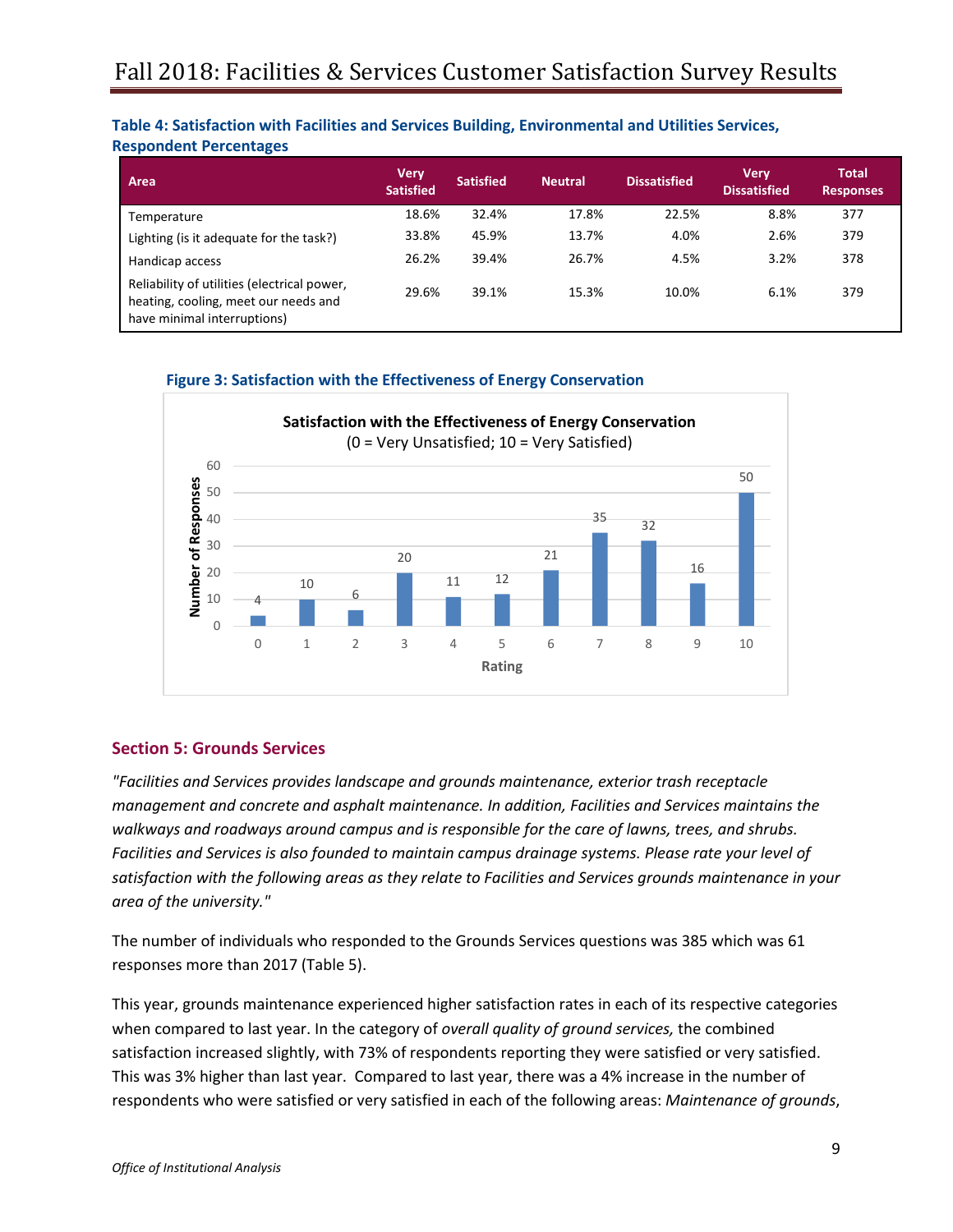*Quality of landscape design and maintenance (trees, flowerbeds, etc.)*, and sustainability (*water efficient landscaping and water conservation measures)*. Along with these increases, the rate of dissatisfaction for each of the above areas decreased by 1%, 3%, and 1%, respectively.

*Management of recycling and recycling receptacles* experienced the smallest change in satisfaction rates from last year's results, increasing 1% this year to 68%. *Litter management* experienced a 2% increase this year (69%) and *Quality of pest control* had a 3% increase (67%) in combined satisfaction. The category with the highest reported combined satisfaction was *courtesy of grounds staff,* which had a combined satisfaction rate of 83%. Year after year, the grounds staff does an excellent job in their interactions with the NMSU community. This year was no different, as the response rate of grounds staff courtesy increased 3%, with nearly 53% stating they were very satisfied.

While *Management of recycling* had only a 1% increase over last year, there was a decrease in the level of combined dissatisfaction, as well as an increase in neutral responses to 20% this year. The increase in neutral responses may be reflective of why there were so few recycling comments this year. The main focus of these comments was on the need for higher visibility of recycling, and particularly on the labeling of different types of recycling.

*Water efficiency and water conservation* are also areas of particular interest to respondents. Much like recycling, water sustainability had lower combined dissatisfaction and about 20% neutral responses. Comments on water management focused on making the NMSU landscapes eco-friendlier, with more native desert landscaping that requires less water. A common concern each year with water conservation is the number of water sprinklers watering sidewalks and parking lots.

| Area                                                                                                              | <b>Very</b><br><b>Satisfied</b> | <b>Satisfied</b> | <b>Neutral</b> | <b>Dissatisfied</b> | <b>Very</b><br><b>Dissatisfied</b> | <b>Total</b><br><b>Responses</b> |
|-------------------------------------------------------------------------------------------------------------------|---------------------------------|------------------|----------------|---------------------|------------------------------------|----------------------------------|
| Maintenance of grounds (mowing, weeding,<br>trimming, edging, etc.)                                               | 37.8%                           | 34.4%            | 11.3%          | 12.3%               | 4.2%                               | 381                              |
| Quality of landscape design and maintenance<br>(trees, flowerbeds, etc.)                                          | 36.4%                           | 36.7%            | 13.3%          | 9.0%                | 4.5%                               | 376                              |
| Litter management                                                                                                 | 34.7%                           | 33.9%            | 13.4%          | 12.4%               | 5.5%                               | 380                              |
| Management of recycling and recycling<br>receptacles                                                              | 32.2%                           | 35.4%            | 19.8%          | 8.7%                | 4.0%                               | 379                              |
| Quality of pest control (indoors and outdoors)                                                                    | 31.8%                           | 35.5%            | 20.4%          | 8.5%                | 3.7%                               | 377                              |
| Overall quality of Grounds services                                                                               | 34.0%                           | 38.8%            | 16.2%          | 8.5%                | 2.4%                               | 376                              |
| Courtesy of Grounds staff                                                                                         | 52.7%                           | 30.6%            | 13.2%          | 2.7%                | 0.8%                               | 372                              |
| Sustainability                                                                                                    |                                 |                  |                |                     |                                    |                                  |
| Please grade the effectiveness of the water<br>efficient landscaping and our other water<br>conservation measures | 28.9%                           | 37.7%            | 19.6%          | 9.8%                | 3.9%                               | 204                              |

#### <span id="page-9-0"></span>**Table 5: Satisfaction with Facilities and Services Ground Services, Respondent Percentages**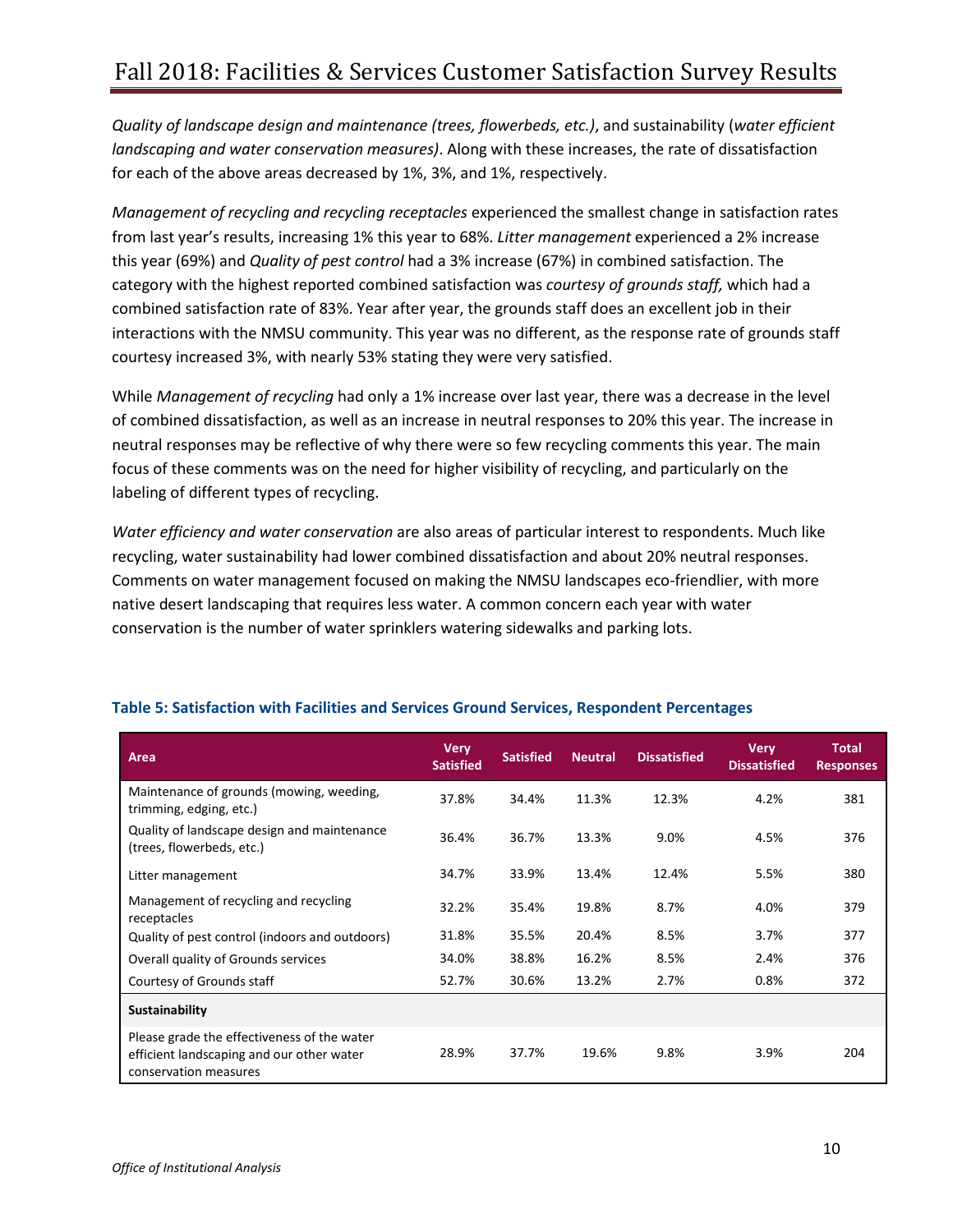#### <span id="page-10-0"></span>**Section 6: Office of Sustainability**

*"Please rate your level of satisfaction with the following areas as they relate to sustainability at the university."*

As noted last year, The Office of Sustainability has experienced a drop in the number of responses it has received over the last four year. This was not the case this year! This year, the number of responses in each of the various categories increased from 47 last year to 76 this year (Table 6).

This year, the *overall quality of sustainability at NMSU* was 58%. This was an increase of 10% when compared to 2017 and almost equaling the 59% of 2016. Combined Satisfaction with *Educational programs (tabling, one-on-one meetings, campus presentations)* (65%) and *Environmental Education Center* (58%) increased 16% and 14%, respectively, over last year. Both categories doubled the very satisfied response category over last year's 13.3%. Combined satisfaction for the FS *Website* was 60%, which was a 2% increase over 2017's 58%. The *Toner Recycling Program* (50%), *Courtesy of sustainability staff* (67%) and *Energy Reduction Program* (53%) experienced drop between 2% to 4% relative to last year.

It is worth mentioning that combined dissatisfaction rates declined for all areas between 1% to 4%, except for *Energy Reduction Program* which increased 5% over last year.

Comments on sustainability centered on keeping NMSU "Green." Staff and faculty wanted greater ability to maintain their building temperature, noting that the air conditioning or heater ran continuously, creating temperatures that were either too cold or too hot. The constant running of the A/C and heater seemed inconsistent with sustainability standards. Respondent's also wanted to see more waterless and low-volume toilets and urinals installed to conserve resources. Turning off the lights when closing office building or installing auto timers to turn lights off when not in use was another effort in sustainability respondents felt worth commenting.

| Area                                                                            | <b>Very</b><br><b>Satisfied</b> | <b>Satisfied</b> | <b>Neutral</b> | <b>Dissatisfied</b> | <b>Very</b><br><b>Dissatisfied</b> | <b>Total</b><br><b>Responses</b> |
|---------------------------------------------------------------------------------|---------------------------------|------------------|----------------|---------------------|------------------------------------|----------------------------------|
| Educational programs (tabling,<br>one-on-one meetings, campus<br>presentations) | 31.1%                           | 34.0%            | 30.0%          | 5.0%                | 0.0%                               | 74                               |
| Website                                                                         | 29.0%                           | 31.0%            | 38.0%          | 3.0%                | 0.0%                               | 72                               |
| <b>Toner Recycling Program</b>                                                  | 24.0%                           | 26.0%            | 43.0%          | 5.0%                | 1.0%                               | 74                               |
| <b>Environmental Education Center</b>                                           | 27.0%                           | 31.0%            | 40.0%          | 3.0%                | 0.0%                               | 75                               |
| <b>Energy Reduction Program</b>                                                 | 28.0%                           | 25.0%            | 36.0%          | 8.0%                | 4.0%                               | 76                               |
| Overall quality of sustainability at<br><b>NMSU</b>                             | 26.0%                           | 32.0%            | 30.0%          | 8.0%                | 4.0%                               | 74                               |
| Courtesy of sustainability staff                                                | 41.0%                           | 26.0%            | 30.0%          | 4.0%                | 0.0%                               | 74                               |

#### <span id="page-10-1"></span>**Table 6: Satisfaction with the Office of Sustainability, Respondent Percentages**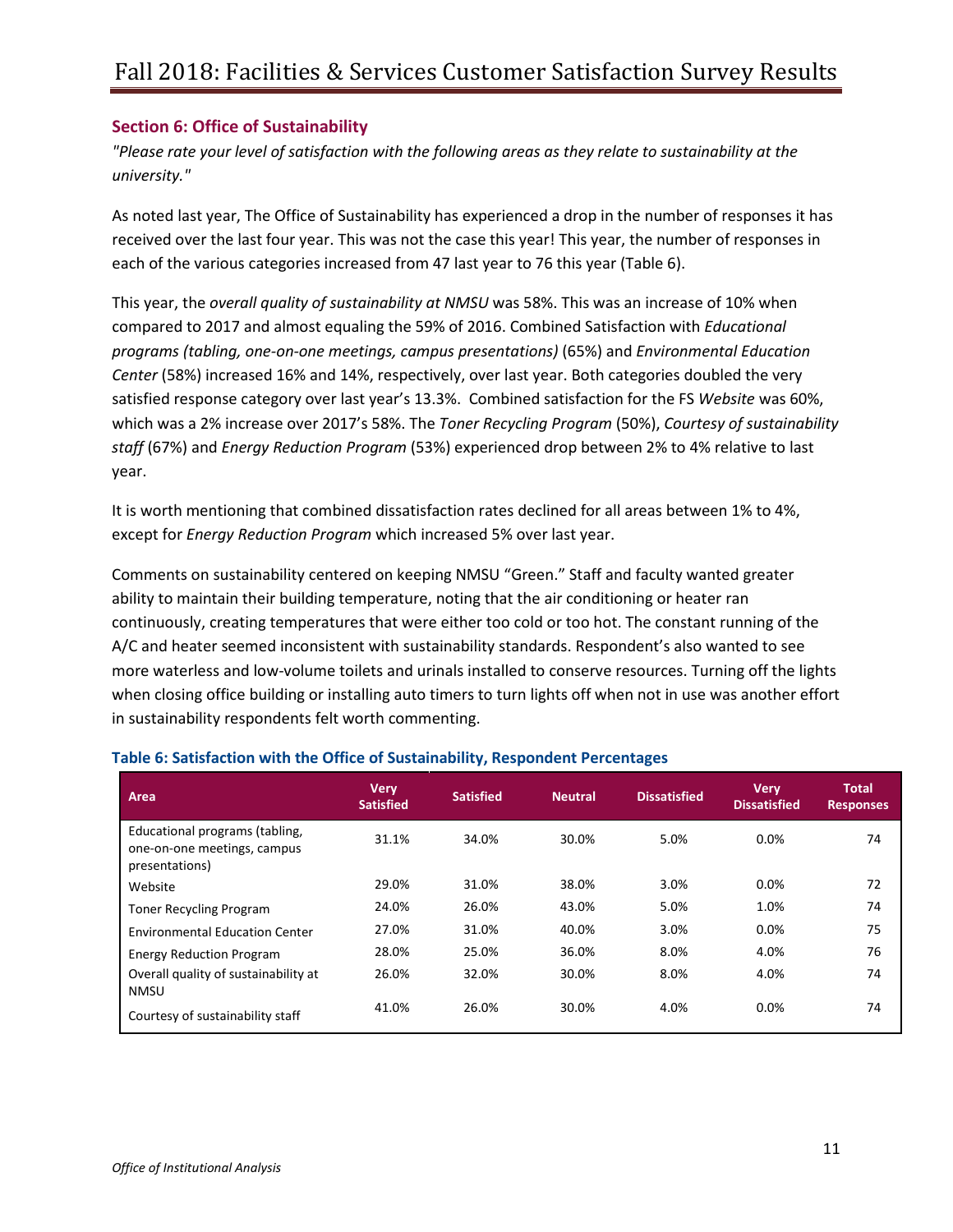#### <span id="page-11-0"></span>**Section 7: Project Development**

*"Facilities modifications and enhancements are provided on reimbursable basis when requested by the user. Please evaluate Project Development and Engineering if you have used their services. In the last twelve months, have you/your office utilized any of these types of projects and engineering services?"*

This year, roughly 20% of the 386 respondents taking the survey reported that they had some contact with Facilities and Services business office staff regarding the administration side of maintenance projects, special projects, and engineering work. This included reporting satisfaction level with staff and finished projects. The number of respondents in this section increased over last year, with 77 individuals responding to the various areas, compared to last year's 56 total responses.

Project Development is split into two sections: *Satisfaction with Staff* and *Satisfaction with Finished Projects.* Details for each level are given in Table 7.

Satisfaction rates dropped for six of the seven areas this year, the exceptions being *preparedness of project managers/estimators* which stayed the same. The drop in combined satisfaction rates ranged from innocuous to substantial, starting at less than 1% for *Initial response time for estimating cost,* up to 24% for *Satisfaction with the finished project*.

The first part of this section labelled *Satisfaction with Staff*, the results were fairly similar to last year. *Initial response time for estimating cost* had a combined satisfaction rate of 44%, and *preparedness of project managers/estimators* was 49% in combined satisfaction. *Knowledge and skill of project staff* reported a 10% decrease from last year's combined satisfaction, reporting at 50% this year.

The second part of this section labelled *Satisfaction with Finished Projects*, experienced substantial declines over last year's satisfaction rates. The biggest decline was in the category of *satisfaction with the finished project*, which had a combined satisfaction rate of 41%. This was 24% lower than last year. The second largest dip was *timeliness of the project (on time)* (33%), which experienced a 19% drop among respondents who were satisfied or very satisfied relative to last year's results. The final two sections, *Final budget of project* and *Communication throughout the project* received 30% and 40%, respectively, in combined satisfaction. When compared to the previous year, each of these areas had roughly a 14% decrease in combined satisfaction rates.

Many of the comments expressed a concern with the amount of time it took to finish a project or getting the project to move along a steady pace to completion. For example, one comment highlighted that there is too much time passing from when a work order is place, to when it is addressed, to when it is finally completed. Others noted there is never a clear response to the estimated time a job may take to complete. While many were pleased with the actual work FS staff performed, they felt the work order system needed a major overhaul, or at least a way to get update on cost and timeframes.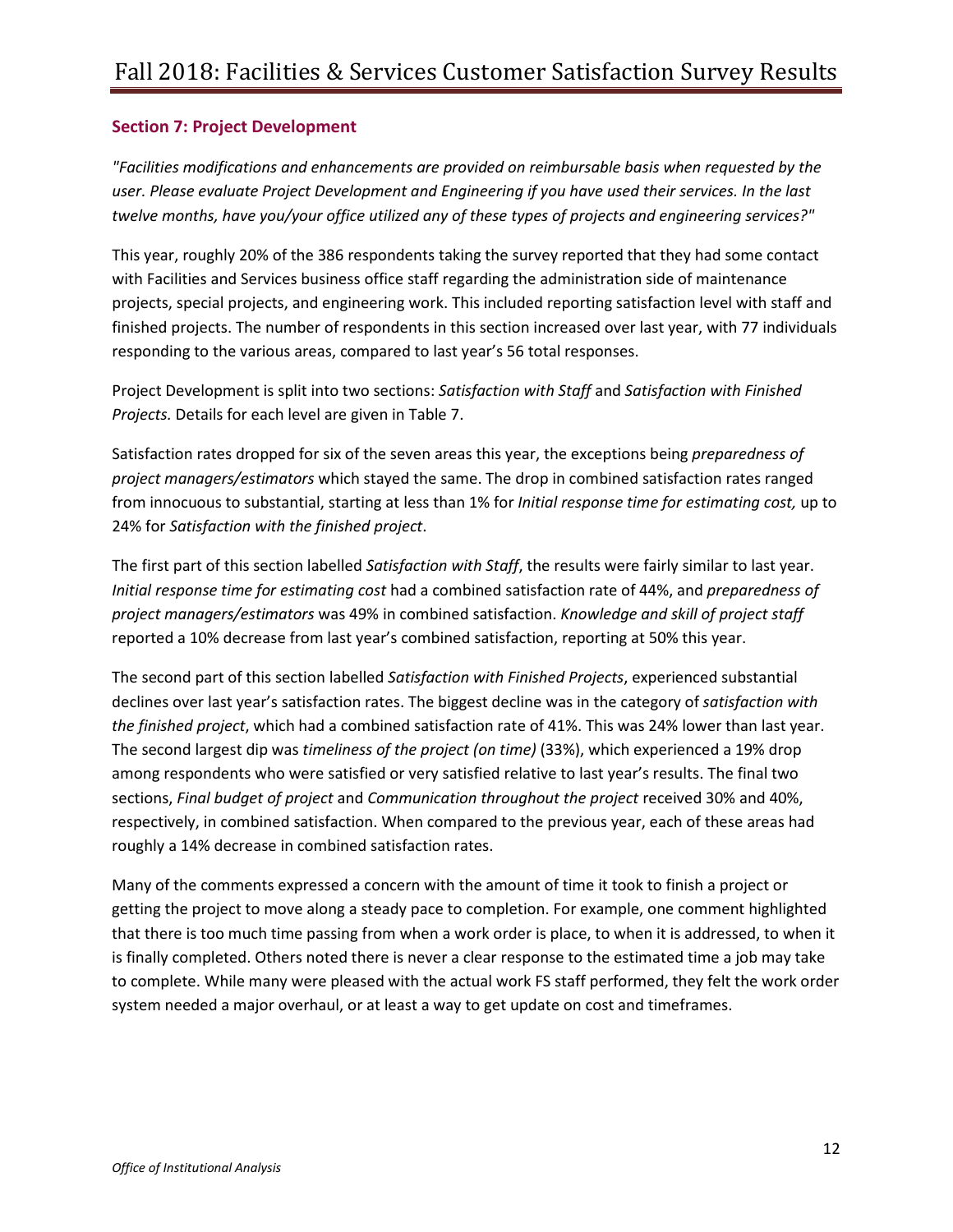<span id="page-12-0"></span>

| Table 7: Satisfaction with Facilities and Services Special Projects and Engineering Services, Respondent |  |
|----------------------------------------------------------------------------------------------------------|--|
| <b>Percentages</b>                                                                                       |  |

| Area                                                                                                          | <b>Very</b><br><b>Satisfied</b> | <b>Satisfied</b> | <b>Neutral</b>   | <b>Dissatisfied</b> | <b>Very</b><br><b>Dissatisfied</b> | <b>Total</b><br><b>Responses</b> |
|---------------------------------------------------------------------------------------------------------------|---------------------------------|------------------|------------------|---------------------|------------------------------------|----------------------------------|
| <b>Satisfaction with Staff</b>                                                                                |                                 |                  |                  |                     |                                    |                                  |
| Initial response time for estimating cost                                                                     | 12.0%                           | 32.0%            | 42.7%            | 9.3%                | 4.0%                               | 75                               |
| Preparedness of Project<br>Managers/Estimators                                                                | 18.2%                           | 31.2%            | 28.6%            | 19.5%               | 2.6%                               | 77                               |
| Knowledge and skill of Project staff                                                                          | 18.4%                           | 31.6%            | 28.9%            | 18.4%               | 2.6%                               | 76                               |
| <b>Satisfaction with Finished Project</b>                                                                     |                                 |                  |                  |                     |                                    |                                  |
| Satisfaction with the finished project                                                                        | 11.8%                           | 28.9%            | 42.1%            | 13.2%               | 3.9%                               | 76                               |
| The timeliness of the project (on time)                                                                       | 10.5%                           | 22.4%            | 35.5%            | 19.7%               | 11.8%                              | 76                               |
| Final budget of project                                                                                       | 9.6%                            | 20.5%            | 42.5%            | 20.5%               | 6.8%                               | 73                               |
| <b>Communication from Project</b><br>Development and Engineering<br>throughout the project                    | 15.1%                           | 24.7%            | 28.8%            | 23.3%               | 8.2%                               | 73                               |
|                                                                                                               |                                 |                  | <b>Responses</b> |                     | <b>Mean</b>                        |                                  |
| How important is sustainability to your project?<br>(5 stars = very important, 1 star = not at all important) |                                 | 49               |                  | 4.0                 |                                    |                                  |

#### <span id="page-12-1"></span>**Section 8: Facilities and Services Administrative Services**

*"In the last twelve months, have you had contact with Facilities and Services business office staff regarding the administrative side of any maintenance project or Special Projects or Engineering Work?"*

The total number of responses for administrative service areas increased from 80 last year to 94 this year (Table 8).

This year, each of the categories experienced a decline in combined satisfaction rates for each of the categories. The largest decline in combined satisfaction (13%) was in *Timeliness of responses to inquiries about billing.* For this iteration, the percent of respondents who reported being satisfied or very satisfied only reached 50%. This decline, however, was tempered by an increase in response rates of neutral opinions and not by an increase in dissatisfaction. Last year 27% of respondents selected a neutral response, as opposed to 40% selecting neutral this year.

Like many other sections, *Courtesy of FS staff towards customers* had the highest reported satisfaction rates at 80%. This was followed by both *Knowledge and skill of FS service staff* and *Professional attitude of FS employees* with 73% in combined satisfaction levels for each. *Accuracy of information provided by Facilities and Services employees* (63%) saw a 12% drop in combined satisfaction this year.

The majority of comments in regard to response from FS staff had two items in common. Many acknowledged the courtesy of the staff and their willingness to help, but tempered that sentiment with a lack of ability to get accurate updates on work order status, and the need to constantly fill out new work orders for perceive as ongoing work. Several respondents also reported they felt FS administration services were too bureaucratic and inefficient.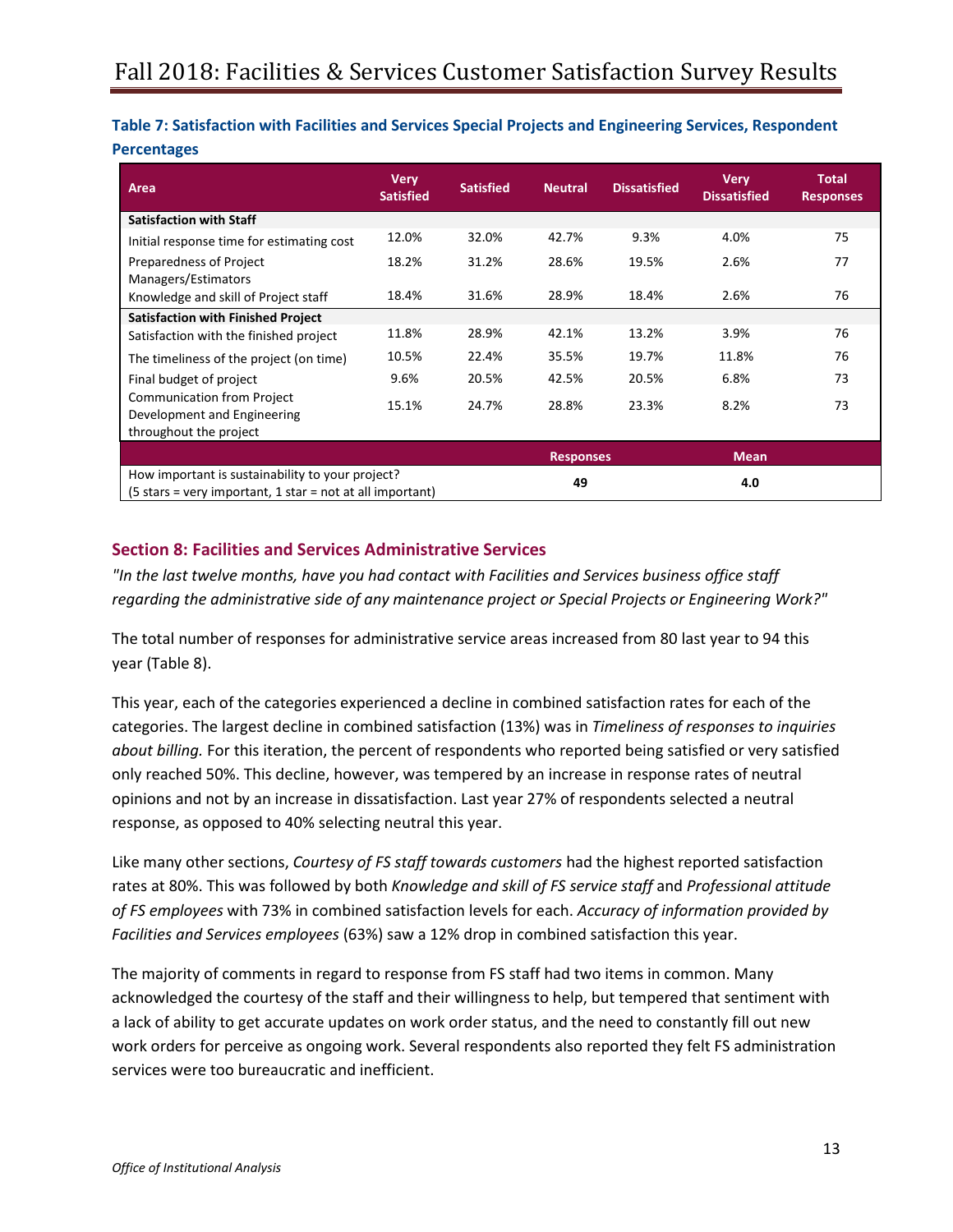#### <span id="page-13-0"></span>**Table 8: Satisfaction with Facilities and Services Administrative Service Areas, Respondent**

#### **Percentages**

| Area                                                                     | <b>Very</b><br><b>Satisfied</b> | <b>Satisfied</b> | <b>Neutral</b> | <b>Dissatisfied</b> | <b>Very</b><br><b>Dissatisfied</b> | <b>Total</b><br><b>Responses</b> |
|--------------------------------------------------------------------------|---------------------------------|------------------|----------------|---------------------|------------------------------------|----------------------------------|
| Timeliness of response to inquiries<br>about work status                 | 25.5%                           | 41.5%            | 16.0%          | 11.7%               | 5.3%                               | 94                               |
| Timeliness of responses to inquiries<br>about billing                    | 18.5%                           | 31.5%            | 40.2%          | 6.5%                | 3.3%                               | 92                               |
| Courtesy of Facilities and Services staff<br>towards customer            | 45.2%                           | 34.4%            | 12.9%          | 6.5%                | 1.1%                               | 93                               |
| Accuracy of information provided by<br>Facilities and Services employees | 28.3%                           | 34.8%            | 21.7%          | 10.9%               | 4.3%                               | 92                               |
| Professional attitude of Facilities and<br>Services employees            | 33.3%                           | 39.8%            | 16.1%          | 7.5%                | 3.2%                               | 93                               |
| Knowledge and skill of Facilities and<br>Services staff                  | 32.6%                           | 40.2%            | 16.3%          | 7.6%                | 3.3%                               | 92                               |

#### <span id="page-13-1"></span>**Section 9: Environmental Health and Safety**

*"Please rate your level of agreement with the following statements pertaining to Environmental Health & Safety Services."*

For 2018, the number of responses for the Environmental Health and Safety (EHS) category was nearly equal to that of the 2017 response rate, which was 101 in 2018, versus 98 in 2017. Details for 2018 are given in Table 9.

Environmental Health and Safety had the second highest satisfaction rates of all the surveyed areas. Only [NMSU Fire Department & Emergency Services](#page-14-1) was higher. None of the response categories was under 75% in combined satisfaction; however, a few of the categories decreased slightly this year. The biggest drop (7%) in combined satisfaction was with the EHS staff's knowledgeable in their areas of specialty, which was 80% this year compared to last year's 86.6%. The biggest increase in combined satisfaction levels was in the EHS website category. Seventy-five percent of respondents expressed some level of satisfaction with the ease of the webpage. This was a 6% increase over last year's low of 68% for the website. *EHS accessibility to its customers* received the highest combined satisfaction of all categories with 87%.

There was very little change in dissatisfaction rate. The largest change was for the *understanding needs and requirements* which saw a 3% increase over last year, and no one category reached more than 8% in combined dissatisfaction. Several comments referenced safety in general, but few comments reference Environmental Health and Safety directly this year.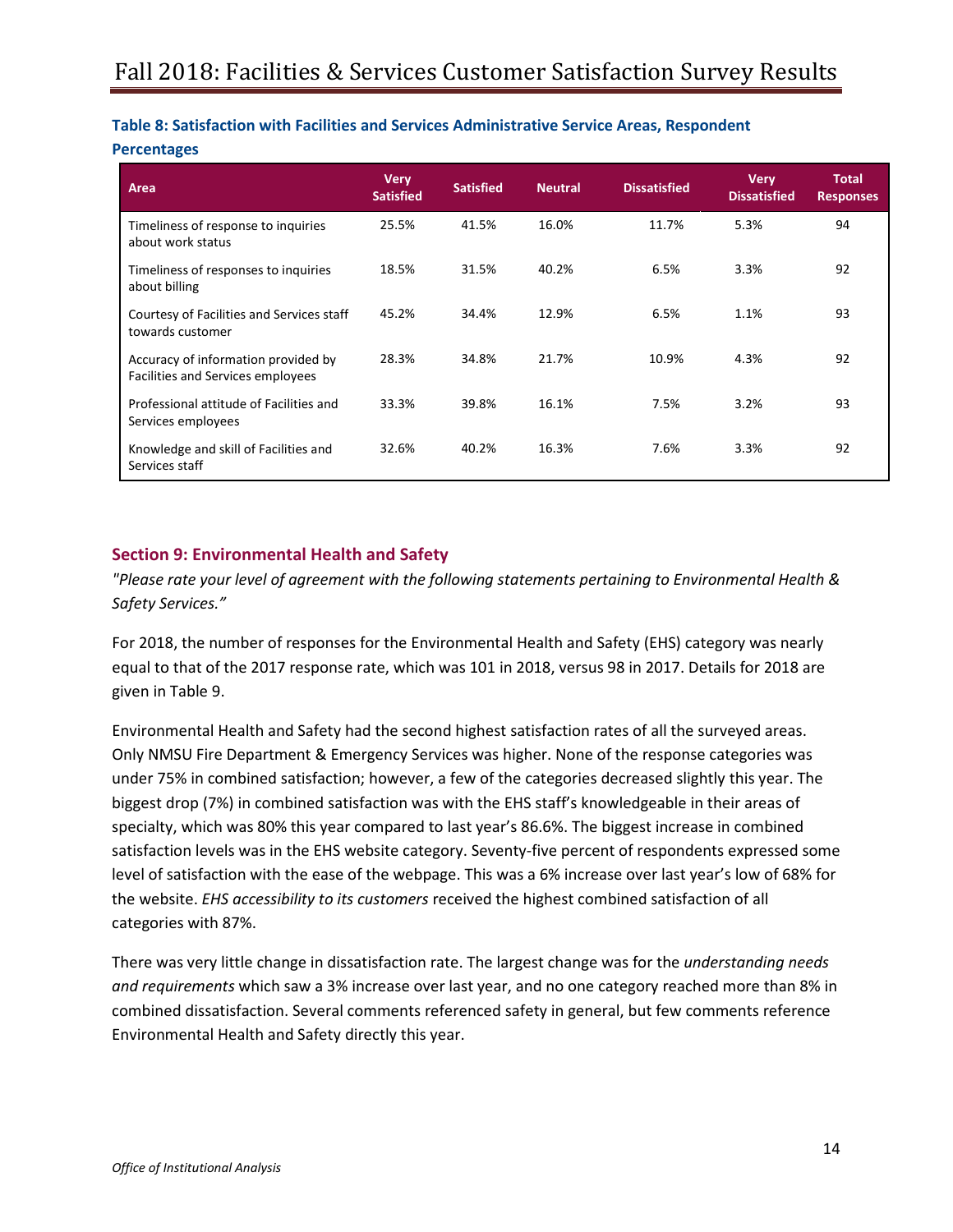| Area                                                                                                                                                    | <b>Very</b><br><b>Satisfied</b> | <b>Satisfied</b> | <b>Neutral</b> | <b>Dissatisfied</b> | <b>Very</b><br><b>Dissatisfied</b> | <b>Total</b><br><b>Responses</b> |
|---------------------------------------------------------------------------------------------------------------------------------------------------------|---------------------------------|------------------|----------------|---------------------|------------------------------------|----------------------------------|
| Environmental Health & Safety<br>understands my needs and the<br>requirements of my<br>department                                                       | 41.0%                           | 38.0%            | 13.0%          | 6.0%                | 2.0%                               | 100                              |
| Environmental Health & Safety<br>is accessible to its customers<br>(phone, voice mail, email, etc.)                                                     | 45.0%                           | 42.0%            | 10.0%          | 2.0%                | 1.0%                               | 100                              |
| When contacted, an<br>Environmental Health & Safety<br>consultation helped facilitate<br>resolution of my problem or<br>issue                           | 44.6%                           | 32.7%            | 16.8%          | 4.0%                | 2.0%                               | 101                              |
| The Environmental Health &<br>Safety website is user friendly<br>and helpful in providing access<br>to information, forms, manuals,<br>etc. that I need | 35.6%                           | 39.0%            | 20.0%          | 4.0%                | 2.0%                               | 101                              |
| Environmental Health & Safety<br>staff provide effective training                                                                                       | 46.0%                           | 31.0%            | 17.0%          | 5.0%                | 1.0%                               | 100                              |
| When contacted,<br>Environmental Health & Safety<br>staff responded to my requests,<br>or problems, in a timely<br>manner                               | 47.5%                           | 33.3%            | 15.2%          | 1.0%                | 3.0%                               | 99                               |
| Overall, Environmental Health<br>& Safety staff are<br>knowledgeable in their areas of<br>specialty                                                     | 52.0%                           | 28.0%            | 19.0%          | 0.0%                | 1.0%                               | 100                              |
| Environmental Health & Safety<br>staff are friendly and helpful<br>when I contact them for<br>services                                                  | 56.4%                           | 26.7%            | 12.9%          | 3.0%                | 1.0%                               | 101                              |

#### <span id="page-14-0"></span>**Table 9: Satisfaction with Environmental Health and Safety (EHS), Respondent Percentages**

#### <span id="page-14-1"></span>**Section 10: NMSU Fire Department & Emergency Services**

*"Please rate your satisfaction level with the NMSU Fire Department."*

Similar to all prior iterations of the survey, the NMSU Fire Department and Emergency Services received the highest combined satisfaction ratings of all the FS units. This year also had a substantial increase in the number of responses to the NMSU Fire Department category, which increased to 85 total responses from 61 last year (Table 10).

While slightly lower in combined satisfaction for each of the categories, all of the categories were right at the 90% satisfaction mark or very close to it. The biggest change is combined satisfaction was in the *professionalism of staff* category, which had a 6% difference from last year's 95% to this year's 89%. *Courtesy of staff* also dipped 5% when compared to last year, but still maintained a 92% combined satisfaction rating, with 78% being very satisfied.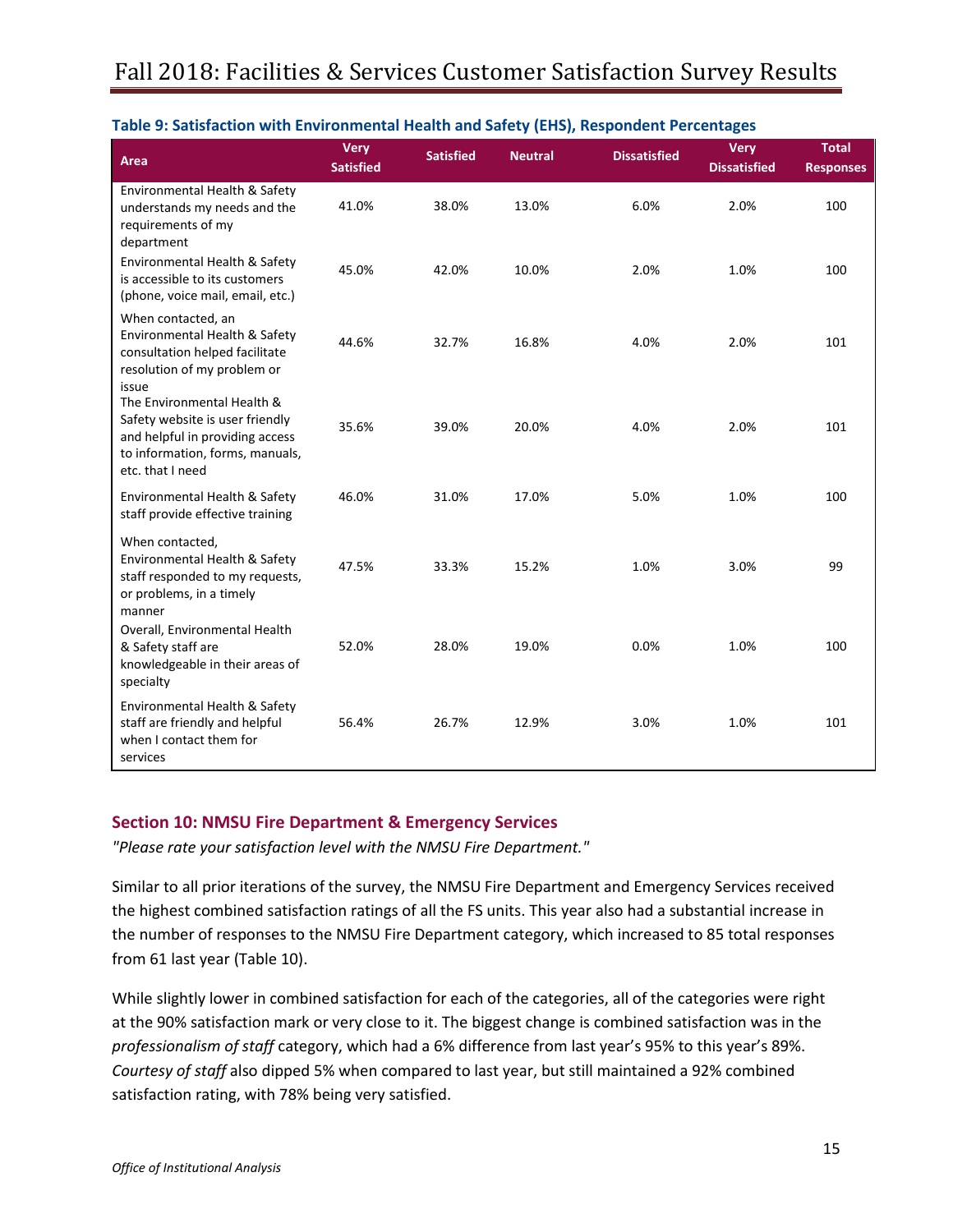The percent of dissatisfied responses, while low (4% or less), were higher than previous years where most were 0%. This may be due to the dissatisfaction expressed in a couple of comments, primarily those in which the Fire Department is directly referenced as inappropriately disposing of waste material. However, several comment praise both the Police and Fire Department.

| Area                     | <b>Very</b><br><b>Satisfied</b> | <b>Satisfied</b> | <b>Neutral</b> | <b>Dissatisfied</b> | <b>Very</b><br><b>Dissatisfied</b> | <b>Total</b><br><b>Responses</b> |
|--------------------------|---------------------------------|------------------|----------------|---------------------|------------------------------------|----------------------------------|
| Timeliness of service    | 63.5%                           | 25.9%            | 8.2%           | 1.2%                | 1.2%                               | 85                               |
| Quality of service       | 68.2%                           | 22.4%            | 5.9%           | 2.4%                | 1.2%                               | 85                               |
| Courtesy of staff        | 77.6%                           | 14.1%            | 5.9%           | 2.4%                | 0.0%                               | 85                               |
| Professionalism of staff | 75.0%                           | 14.3%            | 10.7%          | $0.0\%$             | 0.0%                               | 84                               |
| Service expectation      | 70.2%                           | 21.4%            | 4.8%           | 2.4%                | 1.2%                               | 84                               |

#### <span id="page-15-0"></span>**Table 10: Satisfaction with NMSU Fire Department, Respondent Percentages**

#### <span id="page-15-1"></span>**Section 11: NMSU Office of University Architect and Campus Planning**

*"Please rate your satisfaction with the NMSU Office of University Architect and Campus Planning."*

This year, a total of 49 responses were received from the Office of University Architect and Campus Planning (UACP) section; this was 10 more responses than the previous year (Table 11). Much like last year, *professionalism of staff* and *Courtesy of staff* both had the highest percentage of respondents who were satisfied or very satisfied, with 84% and 82%, respectively. This was 10%+ higher than in 2017. *Timeliness of service* (78%) and *quality of service* (76%) both were roughly 14% higher this year when compared to last year's combined satisfaction rates. Satisfaction rates in *Service expectation* was 63%, which was 7% improvement over 2017.

The level of dissatisfaction dropped for all areas except *Service expectation*, which increased by just under 1%.

<span id="page-15-2"></span>

| Table 11: Satisfaction with NMSU Office of University Architect and Campus Planning, Respondent |  |  |
|-------------------------------------------------------------------------------------------------|--|--|
| <b>Percentages</b>                                                                              |  |  |

<span id="page-15-3"></span>

| Area                       | <b>Very</b><br><b>Satisfied</b> | <b>Satisfied</b> | <b>Neutral</b> | <b>Dissatisfied</b> | <b>Verv</b><br><b>Dissatisfied</b> | <b>Total</b><br><b>Responses</b> |
|----------------------------|---------------------------------|------------------|----------------|---------------------|------------------------------------|----------------------------------|
| Timeliness of service      | 26.5%                           | 51.0%            | 14.3%          | 6.1%                | 2.0%                               | 49                               |
| Quality of service         | 34.7%                           | 40.8%            | 12.2%          | 10.2%               | 2.0%                               | 49                               |
| Courtesy of staff          | 49.0%                           | 32.7%            | 8.2%           | 6.1%                | 4.1%                               | 49                               |
| Professionalism of staff   | 44.9%                           | 38.8%            | 6.1%           | 6.1%                | 4.1%                               | 49                               |
| Service expectation        | 30.6%                           | 32.7%            | 20.4%          | 10.2%               | 6.1%                               | 49                               |
| <b>Annual Space Survey</b> | 20.8%                           | 29.2%            | 39.6%          | 4.2%                | 6.3%                               | 48                               |